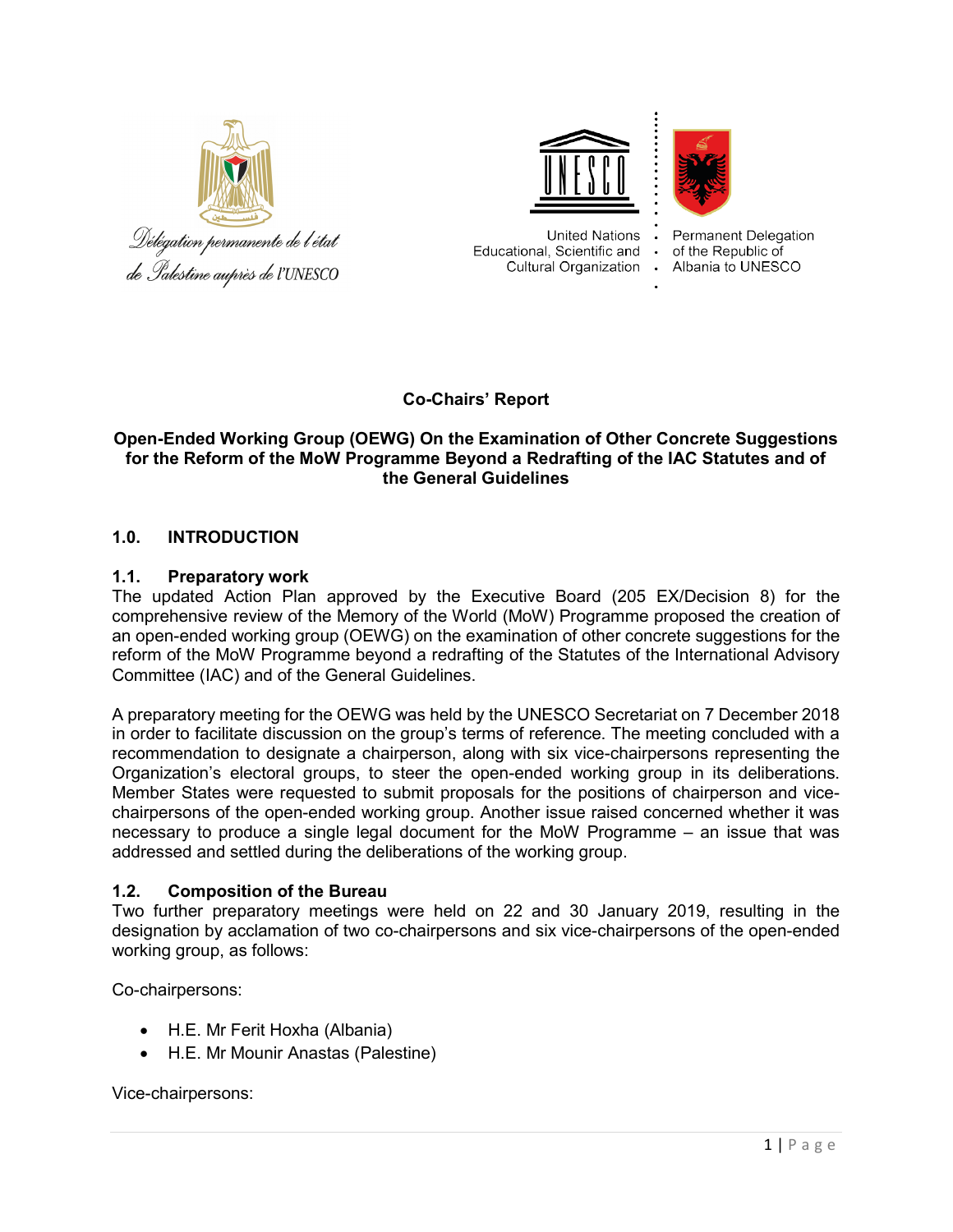- Group I: Greece
- Group II: Lithuania
- Group III: Uruguay
- Group IV: Myanmar
- Group V(a): Ghana
- Group V(b): Algeria

### 2.0. PARTICIPATION

### 2.1. Meetings of the OEWG

The first meeting of the open-ended working group, presided by the co-chairs, was held on 14 February 2019. During this meeting, the terms of reference for the working group were adopted and a schedule of up to seven meetings was proposed for the period between February and September 2019. The OEWG then agreed to request the Executive Board, at its 206<sup>th</sup> session, to extend its mandate until September 2019 since its mandate was expiring in May 2019. Subsequently, at its 206<sup>th</sup> session, the Executive Board, through its 206 EX/Decision 12, granted the working group's request, while inviting it to expedite its proceedings and deliberations.

In all, the working group held seven meetings on 14 February, 5 March, 25 March, 23 April, 7 June, 27 June and 10 September 2019]. Where possible, these meetings were preceded by meetings of the Bureau members who helped the co-chairs to set the thematic agenda for each OEWG meeting. In addition, the co-chairs took the initiative to organize informal consultations with some Member States, including undertaking bilateral consultations with other Member **States** 

#### 2.2. Member States' attendance

The number of Member States participating during these meetings was varied. The meetings were attended as follows:

- 14 February: 100 Member States.
- 5 March: 42 Member States.
- 25 March: 51 Member States.
- 23 April: 47 Member States.
- 7 June: 51 Member States.
- 27 June: 35 Member States.
- 10 September: 65 Member States.

On 1 April 2019, the UNESCO Secretariat organized a joint meeting between the IAC members and experts designated by Member States within the framework of the OEWG. A total of 48 Member States attended this meeting, either in their own right or as experts designated by their capitals. Twelve of the 14 IAC members participated in this joint meeting together with the chairperson of the MoW Register Sub-Committee (RSC). The meeting provided a platform for the Memory of the World experts to present an overview of the MoW International Register and to discuss the preliminary results of the online survey on the IAC-led review documents. The survey report is available on the MoW website.

# 3.0. KEY OUTCOMES OF THE OEWG DELIBERATIONS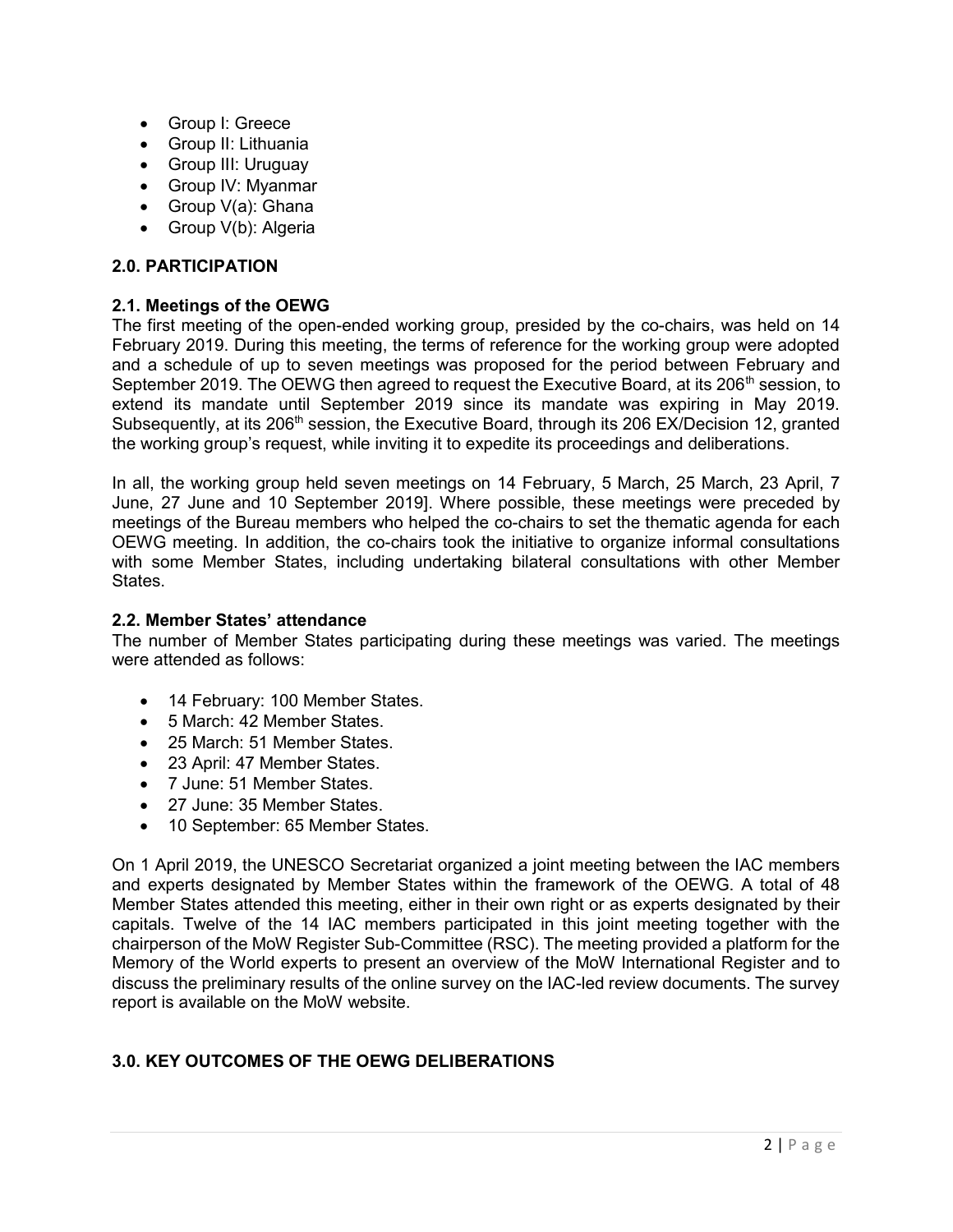The deliberations of the OEWG took place under two main themes: (i) The most appropriate legal framework for the MoW Programme; and (ii) the International MoW Register. Although separated to facilitate focused discussion, it was made clear that these two issues were intermingled.

This section summarizes the key outcomes in each thematic category. The outcomes represent participating Member States' perspectives on issues grouped under each of the two issues above. The outcomes are presented as 'perspectives' because the discussions were conducted in terms of "nothing gets agreed until everything is agreed". While the primary reason for adopting such an approach was to facilitate consensus, we offer, in our concluding remarks, our own perspective on the difficulty of such an approach as a strategy for building consensus.

# 3.1. The most appropriate legal framework for the MoW Programme

3.1.1. On the proceedings of the new nomination cycle, the following perspectives can be highlighted:

- Selection and appointment of the IAC Members: The International Advisory Committee (IAC) members will continue to be selected and appointed by the Director-General in consultation with the National Commissions concerned. The Intergovernmental Body will only take note of their appointment.
- Opening of the nomination cycle and submissions: The date of the opening of the nomination cycle will be agreed by the Intergovernmental Body in consultation with the Director-General, who will then be announcing the date. Submissions and contestations could come from anybody but shall pass through the official government channels of Member States.
- Completeness check: The MoW Secretariat will be checking the files submitted for completeness. Once the completeness check is finished, and once the RSC has verified the admissibility of the nominated documents, the nomination files are uploaded on the digital/online platform set up for Permanent Delegations to UNESCO, National Commissions for UNESCO and National MoW Committees. This would signal the opening of the period for contestation of any nomination.
- Mandate and function of the RSC and the IAC: All complete nomination files will be sent to the RSC for an admissibility check before any further assessment can be undertaken by the RSC and IAC on the basis of the criteria for inscription as set out in the General Guidelines under revision.
- Decision-making for the non-contested and for the contested nominations: For the non-contested nominations, the process will involve the RSC and IAC's evaluation of the nomination files according to the criteria set out in the General Guidelines under revision. On the basis of recommendations from the IAC, the Intergovernmental Body would endorse/make decisions for inscription on the International MoW Register.

For contested nominations, despite broad agreement on specific details such as regarding the time of staging a contest, who can contest what and on what grounds, there were divergent perspectives. Primarily, some Member States argued that contested nominations on other than technical grounds should not proceed for evaluation by the RSC/IAC. Rather, they should be kept aside and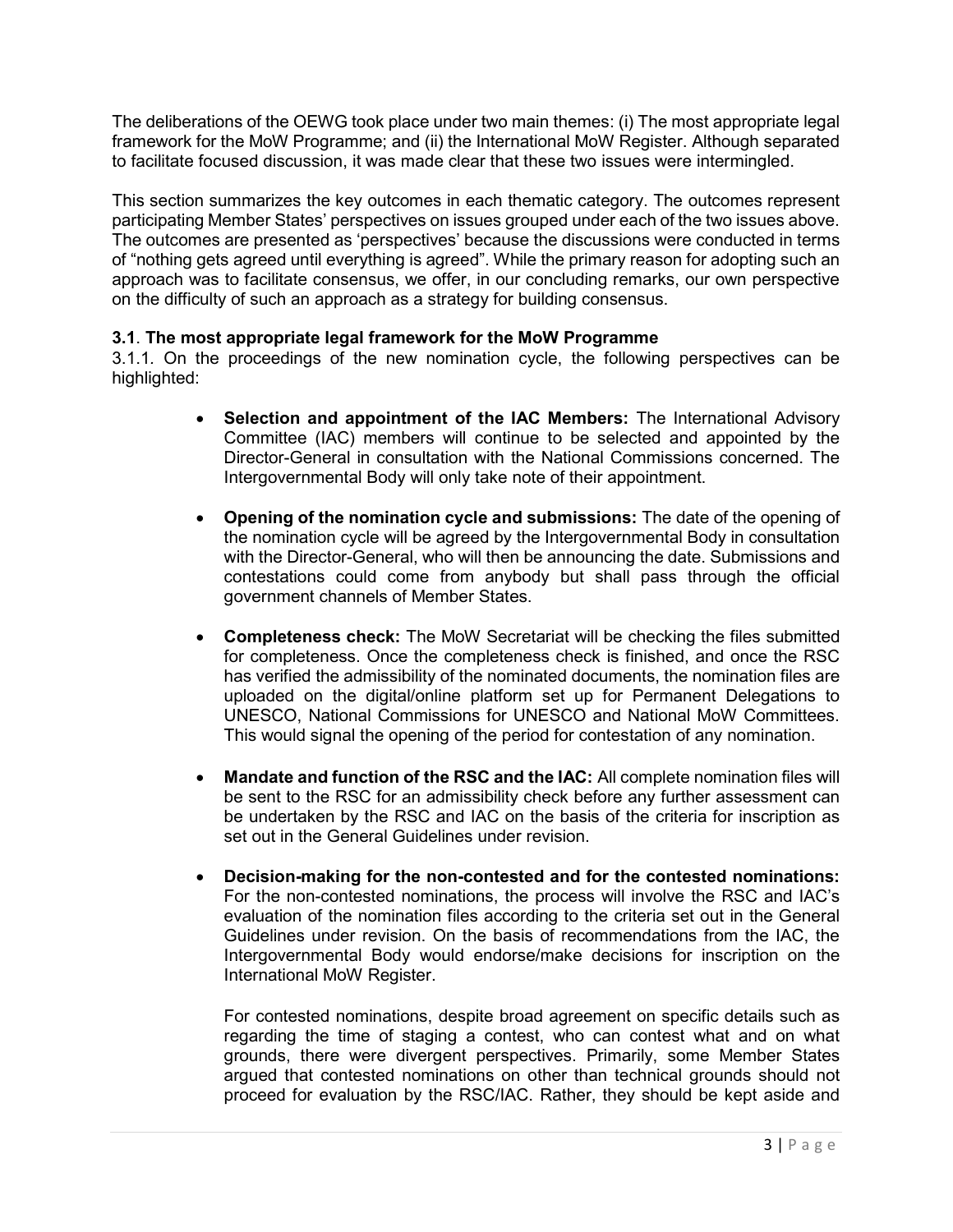immediately after the contest be subject to dialogue. Such dialogue should be between the concerned Member States and without any time-limits. Other Member States argued that the evaluation of nominations by the RSC/IAC should continue, based on the assumption that every nomination should be treated equally by an expert body, regardless of whether the nomination is contested or not and despite the nature of contestation. As for the dialogue ensuing from this process, it should be time-bound and must place an obligation on the concerned parties to initiate and conclude the dialogue process, including, if needed, through mediation. A key argument here was that an uncontrolled, unmediated process of dialogue might result in one Member State exercising "veto" power against another Member State indefinitely.

A counter argument was that there was no way of knowing when the process of dialogue could conclude, given the complexity and sensitivity of some issues and that, therefore, a time-bound process could be pointless and counterproductive. An additional argument about mediation, particularly for those Member States who argued for reposing such mediation in the UNESCO Secretariat, was that the Secretariat had no mandate, nor was it equipped, to mediate in any Inter-State process of dialogue. The Geoparks model was used to reinforce this perspective, arguing that it was up to the concerned Member States to come up with a solution, and not the Secretariat, RSC, IAC or the Executive Board – all of which were not mandated to interfere in Inter-State matters. Under this argument, involvement by any of these bodies would amount to "politicization".

Another issue closely related concerns the status of the nominations contested on non-technical grounds during the process of dialogue. Member States were divided on a proposal to constitute a "Waiting List" where such files would be kept until the contests are resolved. Some Member States argue that after a contest on non-technical grounds, such a nomination must not be kept on the online platform where other nomination files are stored. Other Member States argue that they should be considered as pending nominations and excluding them from the platform would prejudge the outcome of the dialogue process.

• Public announcement of inscriptions: Once the IAC recommendations have been transmitted to the Intergovernmental Body through the Director-General and have met the final positive decision by the Intergovernmental Body, they are announced and uploaded on the MoW website as inscriptions on the MoW International Register.

3.1.2. On the question related to the governance model under which the MoW Programme will be operating, and in particular, which structure or body could play the role of the Intergovernmental Body, Member States had a common perspective on the need to establish a hybrid governance model, which includes independent experts and an intergovernmental body. Such independent experts would continue to constitute the International Advisory Committee as a Category 5 classification of meetings.

With respect to which structure or body could play the role of the Intergovernmental Body, two options received the attention of Member States. In an email survey launched by us on 11 June 2019, 23 Member States were in favor of the Executive Board playing the role of the Intergovernmental Body, while 13 Member States were in favor of the Intergovernmental Council of the Information for All Programme (IFAP). Some Member States were not flexible with their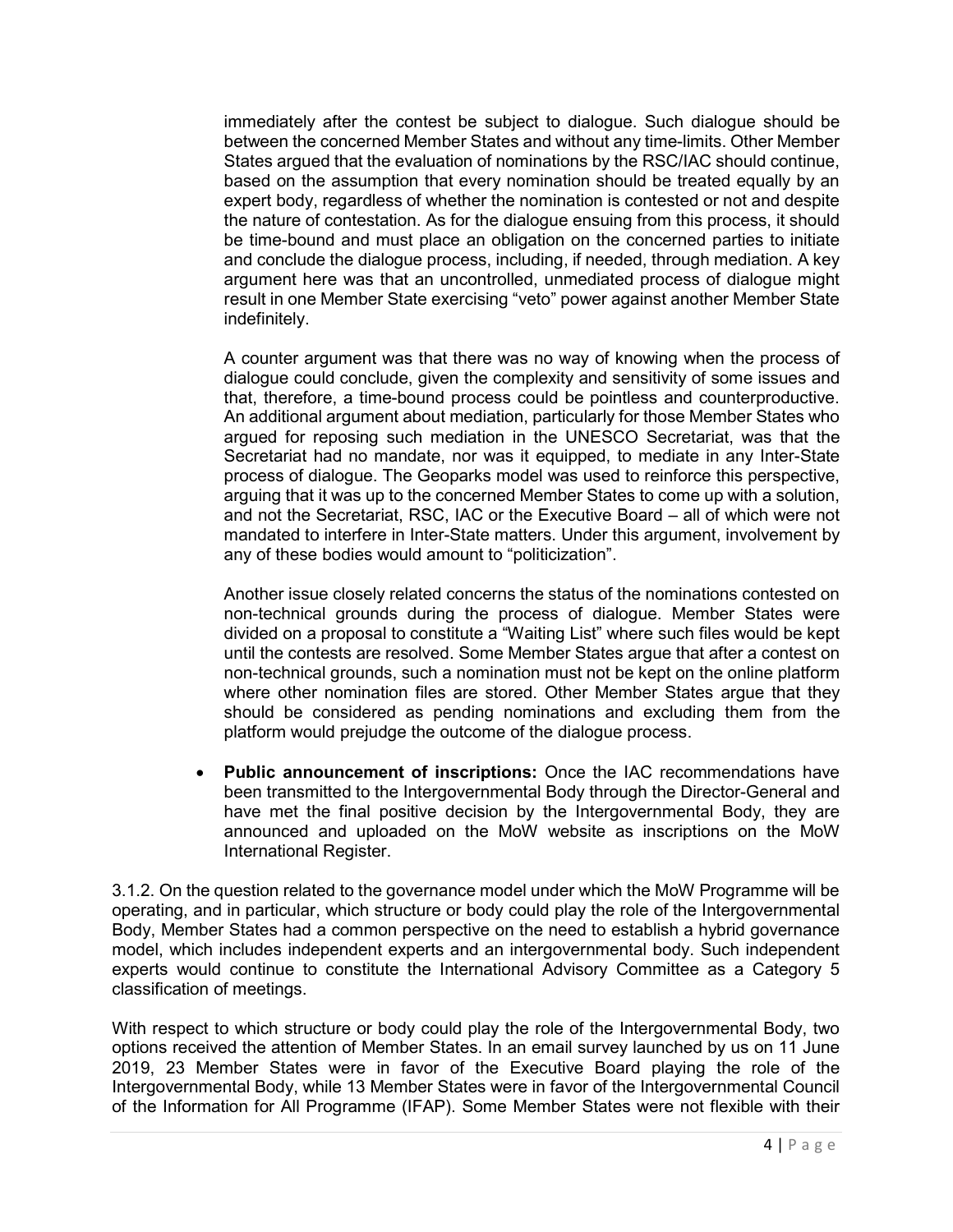decision in the choice of the Intergovernmental Body. Throughout the meetings, it was highlighted that the Intergovernmental Body would not deal with contested nominations. Since some Member States were not flexible with their choice of either the Executive Board or the IFAP Council, it was decided that the final decision between the two options would be referred to the Executive Board. Regardless of the outcome, it was agreed that if the Executive Board is chosen, it will 'endorse' recommendations and if it is the IFAP Council, it will 'make decisions' on the recommendations.

3.1.3. On the function and mandate of the Intergovernmental Body, the OEWG agreed that such a body would:

- Take note of the selection and appointment of the members of the IAC;
- Follow up progress on the implementation of the MoW Programme activities;
- Determine the opening of the nomination cycle in consultation with the Director-General who will announce the dates; and
- Endorse/Decide inscriptions for the MoW International Register on the basis of the IAC recommendations.

3.1.4. Regarding the legal framework of the MoW Programme, it was established, with clarification from the UNESCO Secretariat, that there was no need for a single legal document, as the Programme's legality was derived from the existing Statutes of the IAC and the General Guidelines. Consequently, it was clarified that the Statutes of the IAC and the MoW General Guidelines, currently under revision, would, once approved by the UNESCO Executive Board and endorsed by the UNESCO General Conference, constitute the legal basis for the MoW Programme's operations. On the other hand, it was further clarified that such documents as the Rules of Procedure and the Code of Ethics would be established by the IAC itself, with the approval of the UNESCO Director-General.

## 3.2. The nomination process for the International MoW Register

Perspectives on this aspect dovetailed with some of those already highlighted above. In summary, key conclusions included:

- Nomination of documents for possible inscription: Nominations, including joint nominations, may be submitted by any person or organization only through the official channel as defined by the National Commission for UNESCO or the government body in charge of relations with UNESCO and involving the MoW National Committee, if applicable. Regarding submission of nominations by international organizations, the attention of Member States was drawn to the need for consistency with current practice, which includes possible submission of nominations by international non-governmental organizations, in accordance with the Directives concerning UNESCO's partnership with international non-governmental organizations. In such cases, nominations could be submitted directly through the UNESCO Secretariat, bearing in mind that such nominations, if they concern Member States, should be approved first by such Member States.
- The development of a new digital/online platform for hosting submitted nomination forms: The platform would be open to Member States to enable them to exercise their oversight responsibility. Member States would exercise their own judgment as to which interested non-public actor could be granted access to the platform. This point, however,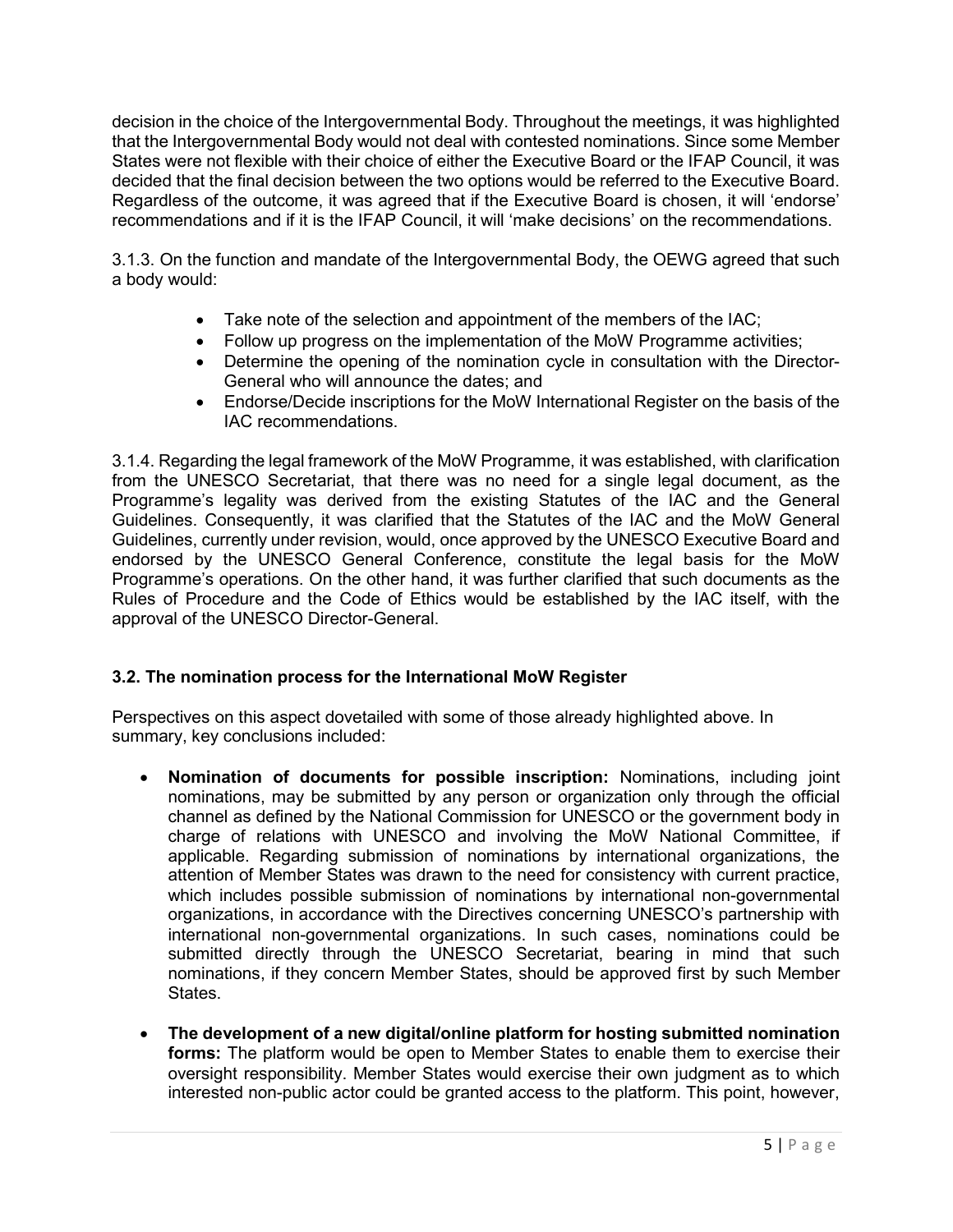needs to be balanced against the need for the UNESCO Secretariat to grant to the general public access to nomination forms, particularly given the fact that the Member States agreed that anyone could submit a nomination in line with the criteria for inscription in the General Guidelines under revision.

- Admissibility check: All nomination files will be sent to the RSC for admissibility verification once their completeness is confirmed by the Secretariat. After the RSC's admissibility verification, the nomination files will be uploaded on to the digital/online platform at a specific date announced to Member States in advance.
- Comments, contestations: There will be a fixed period for submitting comments, additional information, including contestations to nominations and a fixed period for replies by Member States concerned.
- A two-track nomination process: A two-track nomination process for the MoW International Register emerged from the deliberations of the OEWG. The first track involves non-contested nominations, which, if cleared by the Secretariat and deemed admissible by the RSC, would proceed for evaluation by the Register Sub-Committee (RSC) and by the International Advisory Committee (IAC), and eventually reach the Intergovernmental Body for endorsement/decision-making. The second track involves nominations contested either on the basis of the threshold for admissibility or on the basis of criteria for inscription specified in the General Guidelines under revision. For nominations contested for reasons associated with the threshold for admissibility and criteria for inscription – e.g. authenticity, integrity, world significance, etc. – the RSC may be requested to examine them with a view to resolving the issues contested, in order to get them back on the first track and thus proceed with their evaluation accordingly. On the other hand, nominations questioned on other grounds – that is to say, for reasons other than the threshold for admissibility and criteria for inscription specified in the General Guidelines under revision – by a UNESCO Member State would be subject to a process of dialogue. As noted above, the terms, timing and scope of this category of dialogue, along with the possible outcomes, still constitute a sticking point for Member States.
- On the issue of the status of the contested nominations in relation to the digital/online platform, some Member States supported the idea that such nominations should be altogether removed from the platform, while others argued that they should remain for possible re-introduction in the following nomination cycles, should circumstances change.

## 4.0. CONCLUDING REMARKS: OBSERVATIONS AND RECOMMENDATIONS

Given the fact that the foundational documents upon which the deliberations were based included the revised Statutes of the IAC and the revised General Guidelines, there was a request for the UNESCO Secretariat to further modify these in line with the key outcomes of the OEWG – a process that the Secretariat carried out over the summer in time for a consultation meeting held on 4 September with a small group of Member States, including the Bureau representatives, and the final meeting of the OEWG held on 10 September 2019. In between these two meetings, as co-chairs, we took time to meet two Member States particularly affected by some of the perspectives reflected in the two documents. This meeting demonstrated to us the extent of the divergence of opinion between them. This was subsequently shared with the rest of the participating Member States during the final meeting of the OEWG. That meeting reinforced the differences of opinion on fundamentally three key issues, as follows: